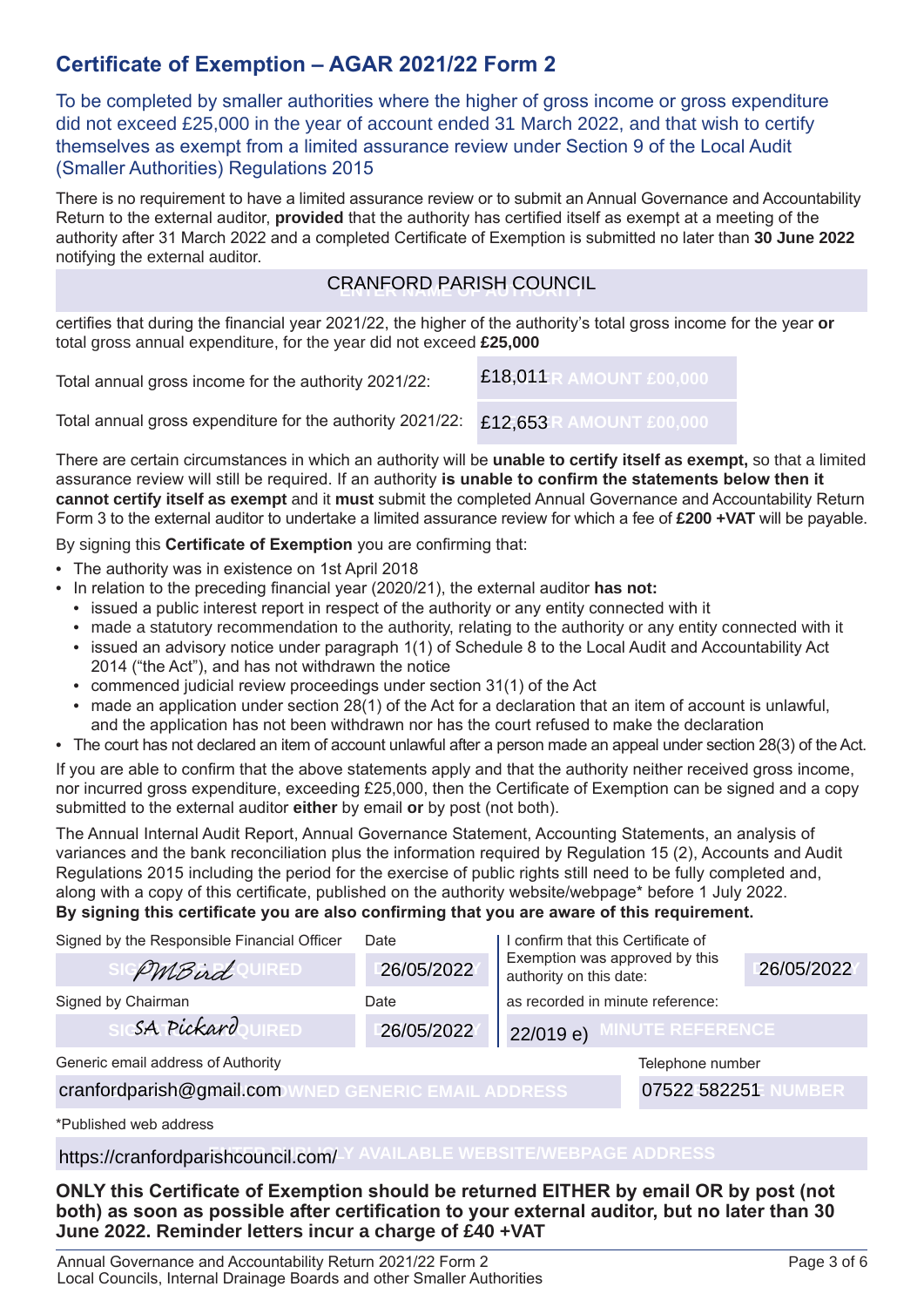# Annual Internal Audit Report 2021/22



During the financial year ended 31 March 2022, this authority's internal auditor acting independently and on the basis of an assessment of risk, carried out a selective assessment of compliance with the relevant procedures and controls in operation and obtained appropriate evidence from the authority.

The internal audit for 2021/22 has been carried out in accordance with this authority's needs and planned coverage. On the basis of the findings in the areas examined, the internal audit conclusions are summarised in this table. Set out below are the objectives of internal control and alongside are the internal audit conclusions on whether, in all significant respects, the control objectives were being achieved throughout the financial year to a standard

adequate to meet the needs of this authority.

| Internal control objective                                                                                                                                               | Yes | Not<br>covered** |
|--------------------------------------------------------------------------------------------------------------------------------------------------------------------------|-----|------------------|
| A. Appropriate accounting records have been properly kept throughout the financial year.                                                                                 |     |                  |
| B. This authority complied with its financial regulations, payments were supported by invoices, all<br>expenditure was approved and VAT was appropriately accounted for. |     |                  |
| C. This authority assessed the significant risks to achieving its objectives and reviewed the adequacy<br>of arrangements to manage these.                               |     |                  |
| D. The precept or rates requirement resulted from an adequate budgetary process; progress against<br>the budget was regularly monitored; and reserves were appropriate.  |     |                  |
| E. Expected income was fully received, based on correct prices, properly recorded and promptly<br>banked; and VAT was appropriately accounted for.                       |     |                  |
| F. Petty cash payments were properly supported by receipts, all petty cash expenditure was<br>approved and VAT appropriately accounted for.                              |     |                  |
| G. Salaries to employees and allowances to members were paid in accordance with this authority's<br>approvals, and PAYE and NI requirements were properly applied.       |     |                  |
| H. Asset and investments registers were complete and accurate and properly maintained.                                                                                   |     |                  |
|                                                                                                                                                                          |     |                  |



O. (For local councils only)

Trust funds (including charitable) - The council met its responsibilities as a trustee.

 $10$  to the  $\omega$ 



For any other risk areas identified by this authority adequate controls existed (list any other risk areas on separate sheets if needed).

IN JERNAL AUDIT

Date(s) internal audit undertaken

 $27/04/2022$ 

Name of person who carried out the internal audit

Yes

 $27/v$ 

No.

NORTHANTS CALC LTD J HOOGSON

Date

Signature of person who carried out the internal audit

\*If the response is 'no' please state the implications and action being taken to address any weakness in control identified (add separate sheets if needed).

\*\*Note: If the response is 'not covered' please state when the most recent internal audit work was done in this area and when it is next planned; or, if coverage is not required, the annual internal audit report must explain why not (add separate sheets if needed).

Annual Governance and Accountability Return 2021/22 Form 2 Local Councils, Internal Drainage Boards and other Smaller Authorities

Page 4 of 6

Not applicable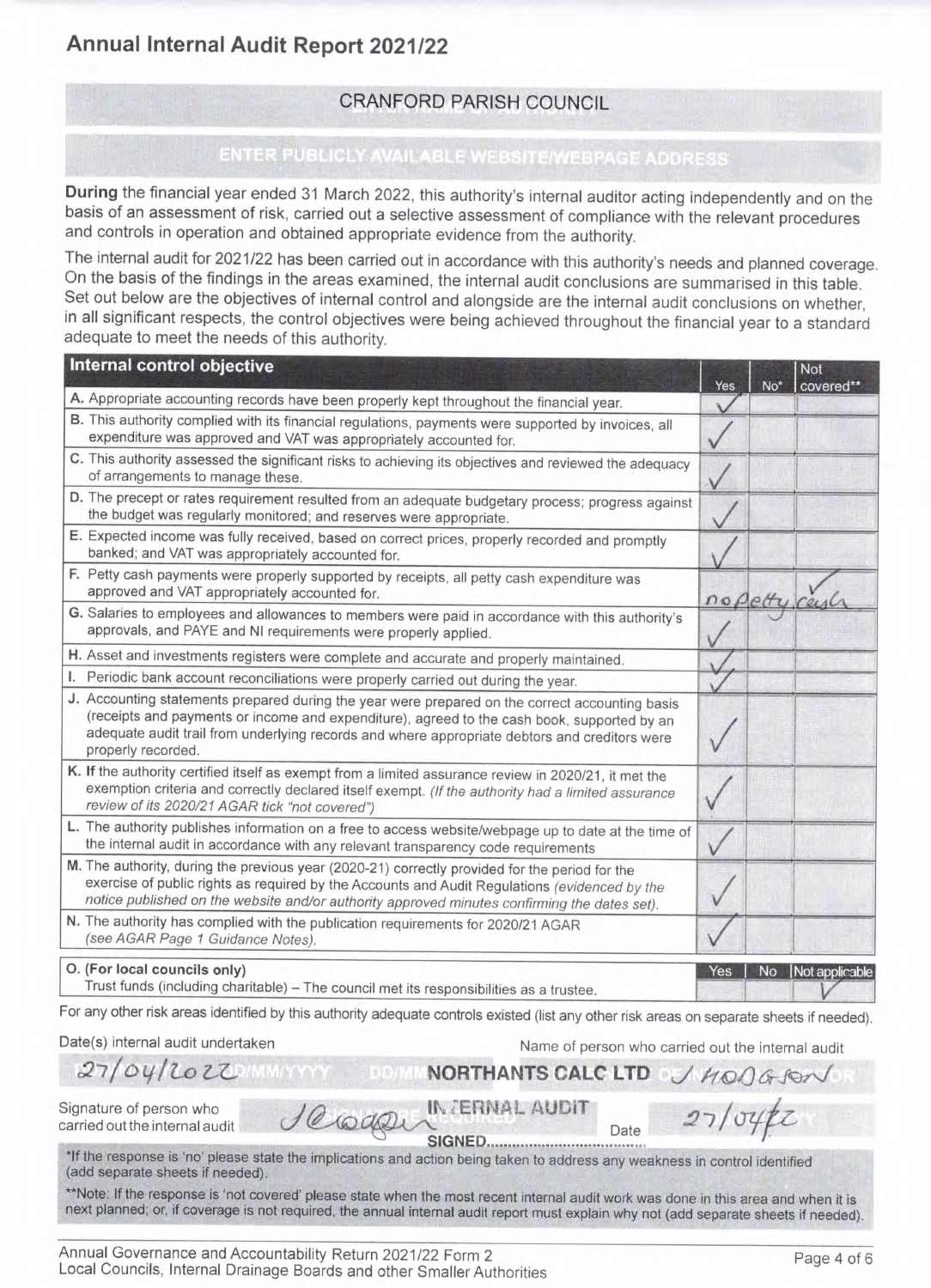#### **Section 1 – Annual Governance Statement 2021/22**

We acknowledge as the members of:

## **ENTER NAME OF AUTHORITY** CRANFORD PARISH COUNCIL

our responsibility for ensuring that there is a sound system of internal control, including arrangements for the preparation of the Accounting Statements. We confirm, to the best of our knowledge and belief, with respect to the Accounting Statements for the year ended 31 March 2022, that:

|                                                                                                                                                                                                                                                                                                                | Agreed     |           |                                                                                                                                                                                               |                                                                                                                               |
|----------------------------------------------------------------------------------------------------------------------------------------------------------------------------------------------------------------------------------------------------------------------------------------------------------------|------------|-----------|-----------------------------------------------------------------------------------------------------------------------------------------------------------------------------------------------|-------------------------------------------------------------------------------------------------------------------------------|
|                                                                                                                                                                                                                                                                                                                | <b>Yes</b> | <b>No</b> |                                                                                                                                                                                               | 'Yes' means that this authority:                                                                                              |
| 1. We have put in place arrangements for effective financial<br>management during the year, and for the preparation of<br>the accounting statements.                                                                                                                                                           | V          |           |                                                                                                                                                                                               | prepared its accounting statements in accordance<br>with the Accounts and Audit Regulations.                                  |
| 2. We maintained an adequate system of internal control<br>including measures designed to prevent and detect fraud<br>and corruption and reviewed its effectiveness.                                                                                                                                           | V          |           | its charge.                                                                                                                                                                                   | made proper arrangements and accepted responsibility<br>for safeguarding the public money and resources in                    |
| 3. We took all reasonable steps to assure ourselves<br>that there are no matters of actual or potential<br>non-compliance with laws, regulations and Proper<br>Practices that could have a significant financial effect<br>on the ability of this authority to conduct its<br>business or manage its finances. | V          |           |                                                                                                                                                                                               | has only done what it has the legal power to do and has<br>complied with Proper Practices in doing so.                        |
| 4. We provided proper opportunity during the year for<br>the exercise of electors' rights in accordance with the<br>requirements of the Accounts and Audit Regulations.                                                                                                                                        | V          |           |                                                                                                                                                                                               | during the year gave all persons interested the opportunity to<br>inspect and ask questions about this authority's accounts.  |
| 5. We carried out an assessment of the risks facing this<br>authority and took appropriate steps to manage those<br>risks, including the introduction of internal controls and/or<br>external insurance cover where required.                                                                                  | ✓          |           | considered and documented the financial and other risks it<br>faces and dealt with them properly.                                                                                             |                                                                                                                               |
| 6. We maintained throughout the year an adequate and<br>effective system of internal audit of the accounting<br>records and control systems.                                                                                                                                                                   | V          |           | arranged for a competent person, independent of the financial<br>controls and procedures, to give an objective view on whether<br>internal controls meet the needs of this smaller authority. |                                                                                                                               |
| 7. We took appropriate action on all matters raised<br>in reports from internal and external audit.                                                                                                                                                                                                            | V          |           | responded to matters brought to its attention by internal and<br>external audit.                                                                                                              |                                                                                                                               |
| 8. We considered whether any litigation, liabilities or<br>commitments, events or transactions, occurring either<br>during or after the year-end, have a financial impact on<br>this authority and, where appropriate, have included them<br>in the accounting statements.                                     | V          |           | disclosed everything it should have about its business activity<br>during the year including events taking place after the year<br>end if relevant.                                           |                                                                                                                               |
| 9. (For local councils only) Trust funds including<br>charitable. In our capacity as the sole managing<br>trustee we discharged our accountability<br>responsibilities for the fund(s)/assets, including<br>financial reporting and, if required, independent<br>examination or audit.                         | <b>Yes</b> | <b>No</b> | N/A<br>V                                                                                                                                                                                      | has met all of its responsibilities where as a body<br>corporate it is a sole managing trustee of a local trust<br>or trusts. |

\*For any statement to which the response is 'no', an explanation must be published

| This Annual Governance Statement was approved at a<br>meeting of the authority on: | approval was given: | Signed by the Chairman and Clerk of the meeting where |
|------------------------------------------------------------------------------------|---------------------|-------------------------------------------------------|
| 26/05/2022                                                                         |                     |                                                       |
| and recorded as minute reference:                                                  | Chairman            | SA Pickard UIRED                                      |
| <b>MINUTE REFERENCE!</b><br>$22/019$ c)                                            | Clerk               | PMBird URED                                           |

The authority website/webpage is up to date and the information required by the Transparency Code has been published. Yes | No **Other information required by the Transparency Code** *(not part of the Annual Governance Statement)*  $\overline{\mathbf{v}}$ 

**https://cranfordparishcouncil.com/**\_Y AVAILABLE WEBSITE/WEBPAGE ADDRESS